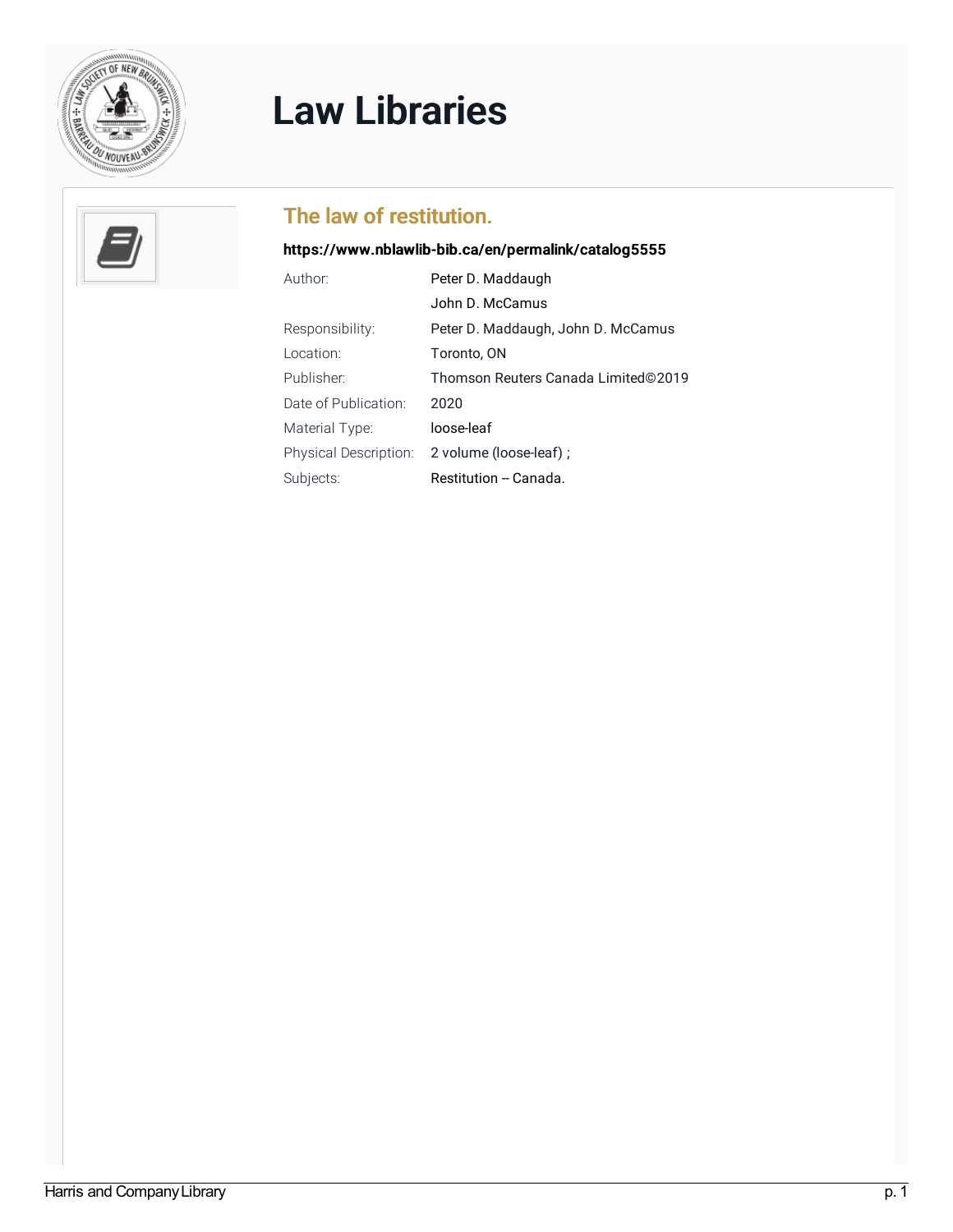Contents:

Part One - Introduction Chapter 1 - Historical Background Chapter 2 - A Canadian Law of Resitution Chapter 3 - General Principles Part Two - Remedies Chapter 4 - Common Law Remedies Chapter 5 - Equitable Remedies Chapter 6 - Tracing at Law Chapter 7 - Tracing in Equity Chapter 8 - Subrogation Chapter 9 - Contribution and Indemnity Part Three - The Right to Restitution Topic I - Mistake Chapter 10 - Money Paid Under a Mistake of Fact Chapter 11 - Money Paid Under a Mistake of Law Chapter 12 - Other Benefits Conferred by Mistake Topic II - Ineffective Transactions Chapter 13 - Informality Chapter 14 - Incapacity Chapter 15 - Illegality Chapter 16 - Want of Authority Chapter 17 - Mistake, Misunderstanding and Uncertainty Chapter 18 - Frustration Chapter 19 - Discharge for Breach Chapter 20 - Misrepresentation Chapter 21 - Contracts and Gifts Which Do Not Materialize Topic III - Public Authorities Chapter 22 - Restitution from Public Authorities Topic IV - Profit From Wrongdoing Chapter 23 - Criminal and Quasi-Criminal Acts Chapter 24 - Waiver of Tort Chapter 25 - Breach of Contract Chapter 26 - Compulsion Chapter 27 - Breach of Fiduciary Duty Chapter 28 - Breach of Confidence Chapter 29 - Unconscionable transactions Chapter 30 - Other Equitable Wrongdoing Topic V - Officiousness Chapter 31 - Necessitous Intervention: The Altruistic Intermeddler Chapter 32 - Compulsory Discharge of Another's Liability Chapter 33 The Self-Serving Intermeddler Topic VI - Pettkus v. Becker and It's Progeny Chapter 34 - Property Disputes Between Cohabitants Topic VII - Benefits Acquired from Third Parties Chapter 35 - Restitution of Benefits Conferred Upon the Defendant by a Third Party Chapter 36 - Benefits Wrongfully Acquired by a Third Party Before Transfer to the Defendant

## Notes:

Includes table of cases, table of statutes and index. Includes bibliographical references. Originally co-authored by Peter D. Maddaugh Language: English ISBN: 0-88804-392-9 Call Number: KF 839 M23 2020